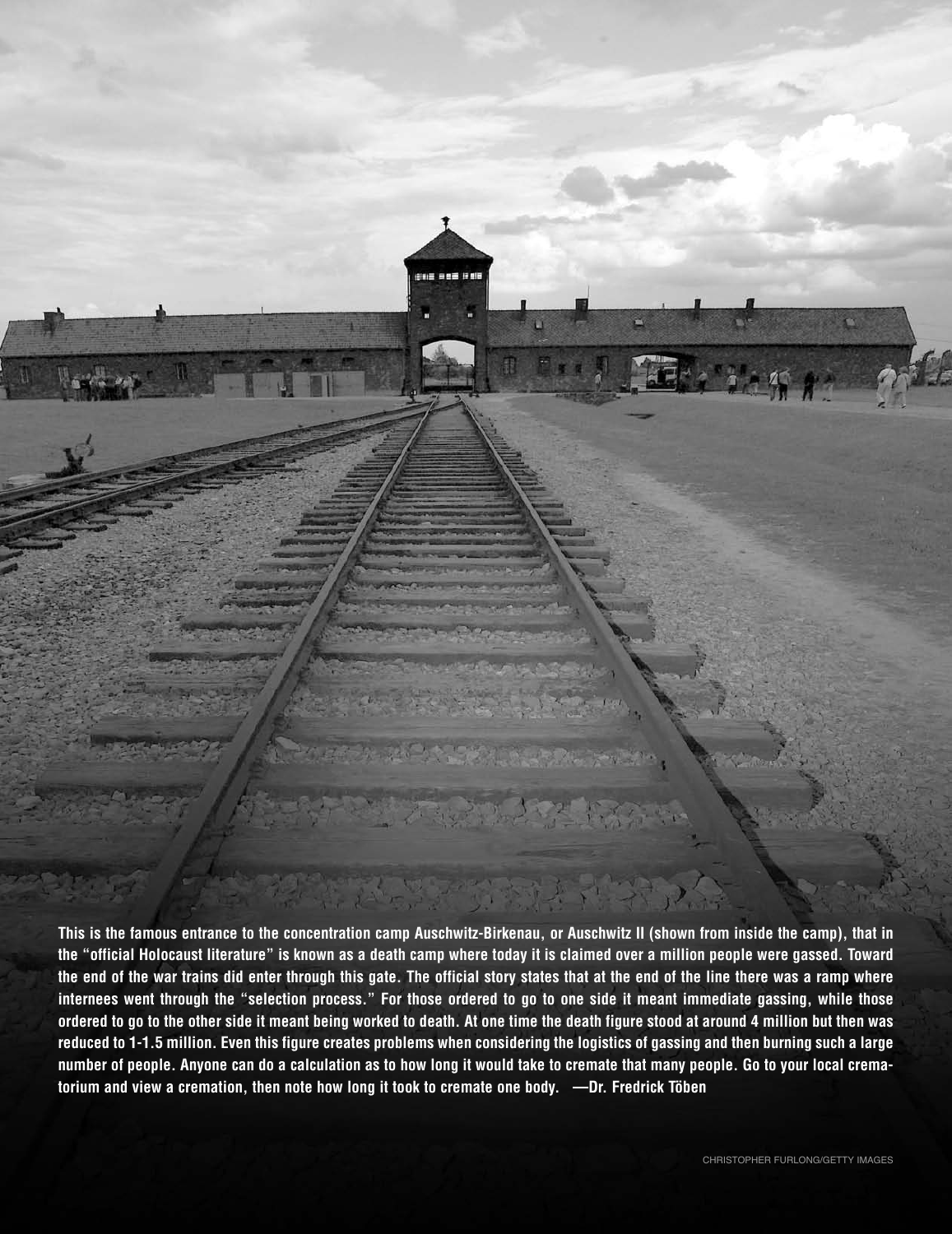# One Man's Journey To 'Holocaust Denial'

**HOW DOES ONE GO FROM BELIEVING** the world is flat to accepting that it is really round? How does one cast off decades of what is assumed to be "gospel" and develop an entirely opposite worldview? And how does a layman resist and overcome the calumny associated with the acceptance and espousing of a very different and unpopular viewpoint? After all, many honest academics and others have lost their jobs and had their livelihoods ruined because they dared to openly question the "holocaust of the Jews" story. Unlike all other historical events, this is one that has been deemed "beyond question" and "beyond debate." Who has deemed it so and why? That is what you need to know, that you might understand just why this subject is so sacred and unapproachable by honest research.

#### **BY PROF. RAY GOODWIN**

The following account is an attempt by one who<br>dared to be like Dorothy of Kansas and decided<br>to stymie the fear of a booming voice of "Oz" and<br>to pull back the curtain—and reveal that the<br>tremendous voice and godlike imag dared to be like Dorothy of Kansas and decided to stymie the fear of a booming voice of "Oz" and to pull back the curtain—and reveal that the tremendous voice and godlike image that had all haired man with a megaphone.

This writer presents this paper, first written in 1991 and just recently updated, in hopes that our laymen will take up the cause for truth and to show that one does not have to be a man of letters or a "scholar" to discover what turns out to be a simple truth. The enemy knows they can pretty much control the scholars and their voices; what they fear is the lay people starting to question their pronouncements, especially in numbers. Hopefully the personal experience cited herein will be a helpful guide and something with which you may "arm yourself" for future questioning of the purveyors of a despicable, costly and cowardly myth.

Borrowing an acronym—FEAR—I urge you to apply it to any account of the supposed extermination campaign waged against the Jews by National Socialist Germany. "False Evidence Appearing Real" (FEAR) is the hallmark of all the tales of "eyewitnesses" and "survivors" in the holocaust industry. For too long, these accusations and libel have gone unchallenged and accepted at face value. Come on, folks. This is not an individual, but an entire nation, that has been charged and convicted of mass murder and has never been allowed to defend itself. Put yourself, as an individual, in that position: You know you are innocent. Every piece of forensic, scientific and demographic evidence exonerates you, but you are not allowed to use it. You are already judged as guilty before the trial even starts. That reminds some of us Texans of old Judge Roy Bean, when asked by a captured suspect, "Are you gonna give me a fair trial?" Bean replied, "Yeah, we'll give you a fair trial, then we're gonna hang you."

As you read this article, I hope you will think of and ask the questions of your accuser that would be asked if you were on trial for such a heinous crime. And do not accept anything but a legitimate answer in return—no evasiveness, no emotional outbursts or name-calling. Every one of the people who allege this crime of genocide should be forced to back it up, and I do not mean with mislabeled and phony photographs and statements "from a friend of a friend whose brother-in-law said.…" Those who show a tattooed number as proof of extermination have only shown you a tattoo that proves one thing—that they have a tattoo. In other words, folks, hold these plaintiffs to the same judicial standards as you would any other accuser. The burden of proof is on them, and they have not given one shred of legitimate proof, excepting that expressed in the above acronym—FEAR.

They show a picture of a knife and say, "This knife killed 24 people." Remember—all they have shown anyone is a picture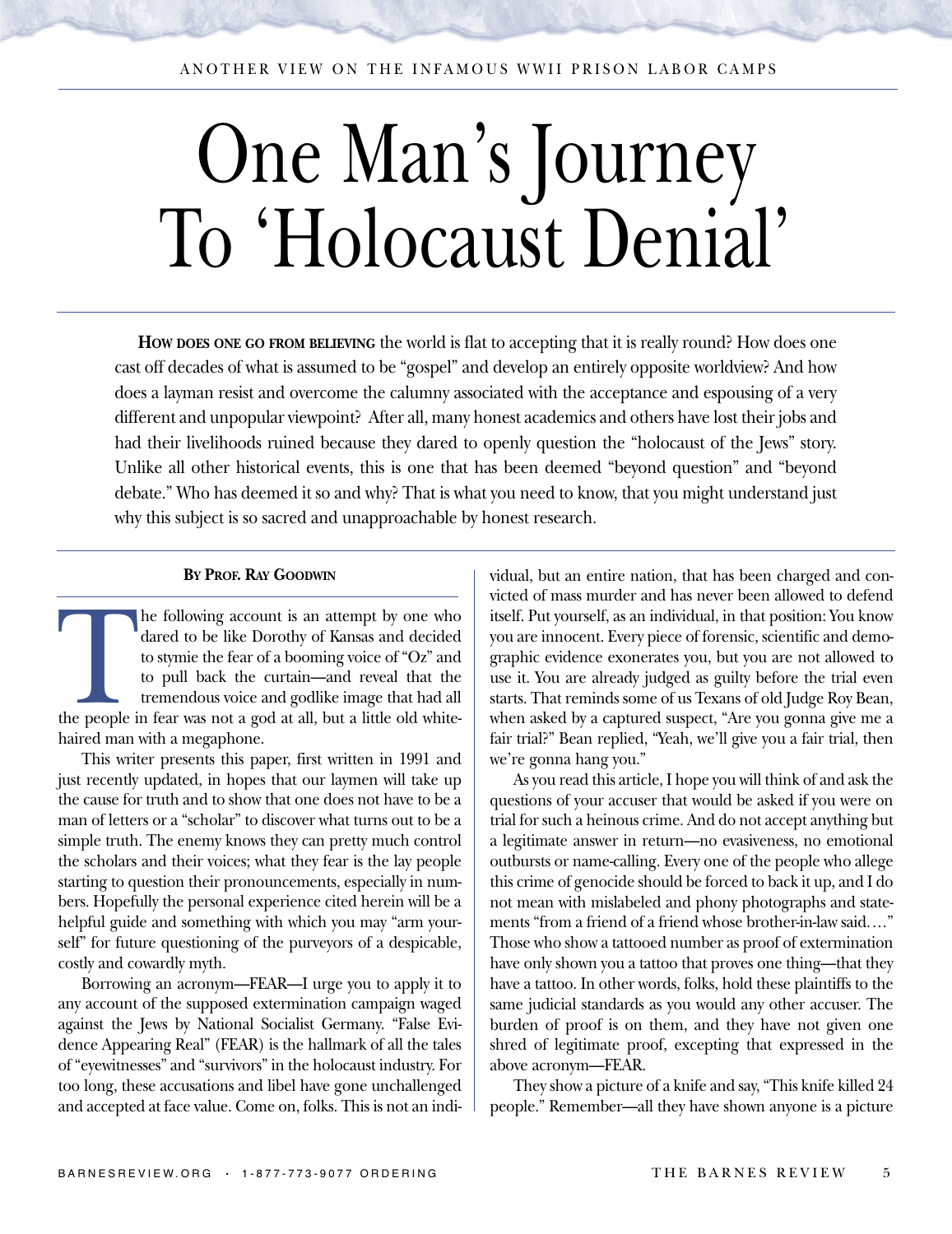

## **Auschwitz Plaque Reflects New Information—But Few Take Notice**

**The plaque shown on the left above** is an old plaque from the Auschwitz-Birkenau WWII prison camp. It reads: "Four million people suffered and died at the hands of the Nazi murderers between the years 1940 and 1945." Realizing that maintaining the 4 million number was becoming untenable, the Auschwitz authorities changed the plaque to the one shown above, on the right. It reads: "Forever let this place be a cry of despair and a warning to humanity where the Nazis murdered about one and a half million men, women and children, mainly Jews,

from various countries of Europe. Auschwitz-Birkenau, 1940-1945." Although this change in information should have been heralded around the world, becoming the impetus for correcting the historical record in regard to the holocaust in textbooks, museums, college classes etc, no one (but Revisionists) seemed to care. In fact, the holocaust lobby, in an act of unbelievable *chutzpa*, began touting the figure of 9-11 million killed in German-run WWII work camps during their media blitz against those in attendance at the Iran Holocaust Conference, December 2006.

of a knife. Their words must be proved to be true—otherwise, all their huffing and puffing is merely loud, empty talk. (Besides, knives don't kill people. People kill people.)

Just about any good lawyer worth his salt could tear them apart in any legitimate courtroom, where witnesses are duly sworn in and are forced to answer truthfully. The problem for those of us trying to right this wrong is finding that legitimate courtroom. One does not have much of a chance when the judge is part of the prosecution and knows his career is over if he dares allow an honest pursuit of justice.

Use the information herein to hold their feet to the fire and that includes the millions of duped "average Joes" who have bought into this exterminationist thesis. This is not merely a debate over history, people—this is a war; and truth has been the big loser so far. The resultant turmoil and suffering do not bode well for the very existence of mankind.

#### **THE SEARCH BEGINS**

I began my questioning and search for truth regarding the much-ballyhooed "holocaust" in 1974. Like nearly every American, I accepted at face value the claims of "survivors,"1 the videos and photos shown on television and the very regular pronouncements from the media, dais and pulpit about the "horrible extermination campaign" conducted against Jews by

Hitler's Germany. What spurred me to question the details of this unspeakable crime? Answer: reading a paper titled *Did Six Million Really Die?*; my work experience in a chemical plant and the handling of hydrogen cyanide; and reading the accounts of "survivors" from the postwar trials which essentially established the legend of mass extermination that came to be termed the "holocaust."

The first thing I did as a seeker of truth was to get a definition of "holocaust," which was and is readily available in countless books on the subject. That definition comprises "the planned and activated extermination of members of the Jewish race, numbering some 6 million, by National Socialist Germany primarily through the use of Zyklon B (a commercial preparation containing hydrogen cyanide) at various camps during World War II." With this definition forming the guidelines, I began my quest.

Those who have challenged the establishment viewpoint are known as "Revisionists," and their position on the subject is: there was no attempt by National Socialist Germany to exterminate any ethnic group, such as the Jews in this case, nor did 6 million die, nor were any Jews subjected to homicidal gassing.

Revisionists agree that many deaths occurred in the camps due to disease, starvation and the horrid conditions of war, but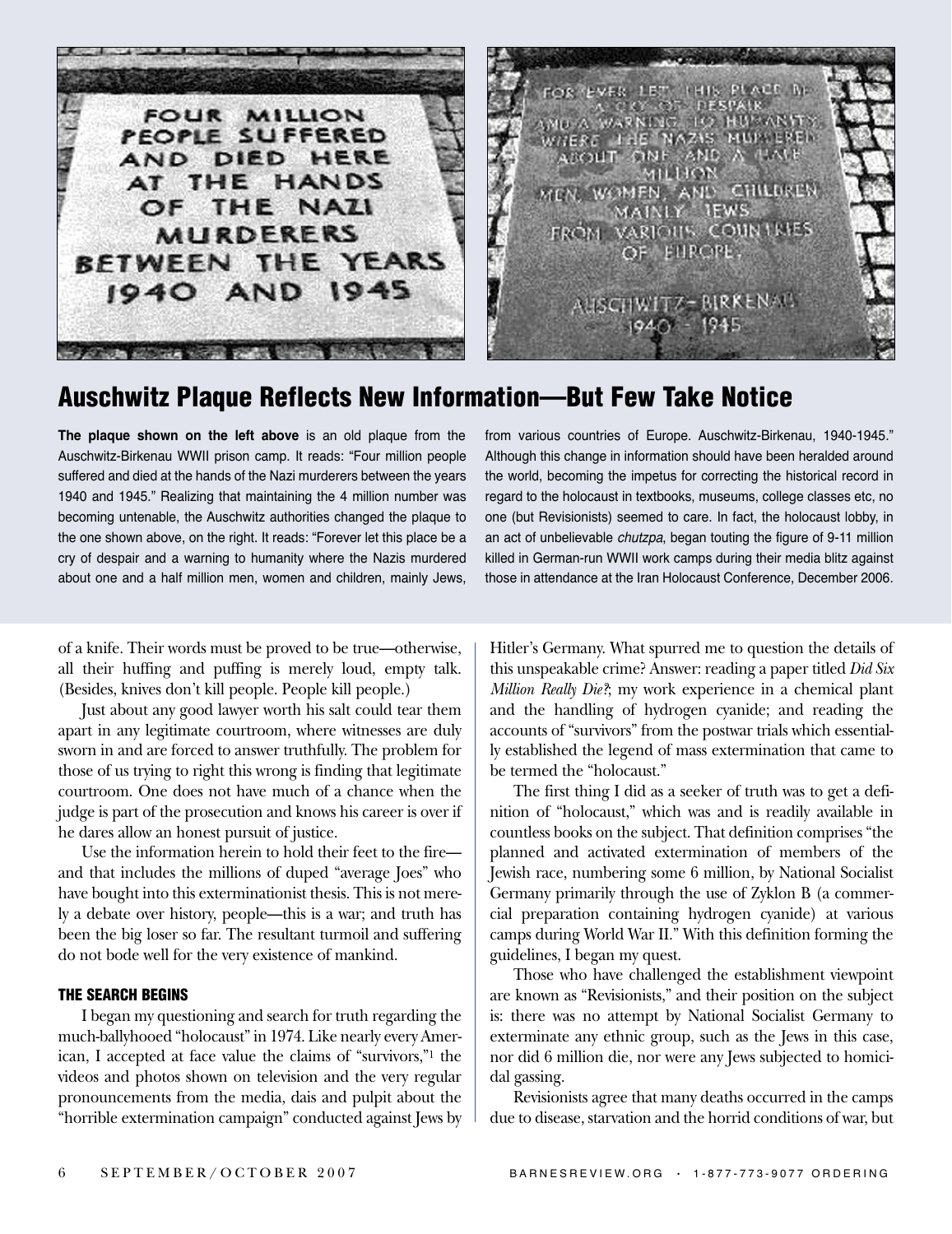gas chambers (much less "gas ovens," whatever that means) for homicidal purposes, were non-existent.2

Those who accept the conventional view as true are designated as "exterminationists" by Revisionists.

What jumped out at this researcher immediately upon closer examination of the stories of extermination were the many credible arguments against such a program, as advanced by Revisionists. The technical and physical impossibilities of the claims of alleged gassings and cremations as espoused by "eyewitnesses" at the postwar trials immediately fly in the face of scientific fact. Unfortunately, such claims were not allowed to be questioned by the defense, nor those witnesses allowed to be cross-examined. Before an analysis of such claims, a chronological background on the origins of "denial" is necessary for a proper understanding of Revisionist contentions.

In 1961, Prof. Paul Rassinier of France became the first author to refute the accuracy of claims of genocide in print. (Francis P. Yockey's *Imperium*, published in 1948, did cast doubt upon the claims, but did not deal directly with the subject.) Rassinier, a socialist and member of the French resist-

ance, had been captured and interned in the prison work camps of Buchenwald and Dora-Mittelbau. Liberated in 1945, he returned to France as an invalid and was shortly very puzzled, then outraged, at the claims of "genocide" and gas chambers, particularly regarding the two camps where he had been a prisoner.

He had seen no evidence of any such activities as an inmate there (and Rassinier certainly had no love for the Germans). His initial work on the extermi-

nation of the Jews, *The Lie of Ulysses*, followed in 1964 by his *The Drama of the European Jews*, called into question the "holocaust" legend.

The year 1976 featured the appearance of a thorough and well-documented Revisionist treatise by Dr. Arthur R. Butz of Northwestern University. *The Hoax of the 20th Century* dissected the extermination claims from pre-war and post war population statistics; the crucial role played by the Allied trials and their extreme importance in implanting the legend were also addressed by Butz: ". . . [I]t is a fact that without the evidence generated at these trials, there would be no significant evidence that the program of killing Jews ever existed at all. . . . If the trials had not been held, a person claiming the existence of an extermination program could not, if challenged, produce any evidence for this save a few books . . . whose claims are just as unsupported as his original claim."

Thus the problem that had been involved in deciding whether or not to try mass murder; unlike the usual murder case, there was legitimate and very solid doubt that the deed had been committed at all.

"This may surprise the reader who regards the tale of Jewish extermination as a near certainty; such is simply not the case. There are many considerations supporting this view and some are so simple that they may surprise the reader even further. The simplest valid reason for being skeptical about the extermination claim is also the simplest conceivable reason; at the end of the war they were still there." (Butz, page 10)

Adding credence to the claims made by Butz is a 1983 publication by Walter N. Sanning entitled *The Dissolution of Eastern European Jewry*. This detailed demographic study offers evidence that the vast majority of the "exterminated" Jews did indeed survive, being absorbed primarily into the Soviet Union, Palestine and the United States. Professor Sanning challenges the exterminationist school of thought: "The purpose of this analysis was not to investigate the content of truth in the 'holocaust' story, but to outline the extent and the direction of the Jewish population movement before, during and after World War II.

"If the developments as traced here are in conflict with the

taboos of contemporary historians, it is *their* (emphasis added) task to reconsider an untenable position."

In his booklet, *The Holocaust—120 Questions and Answers*, Dr. Charles E. Weber does a masterful job of provoking thought while keeping his approach simple and plainspoken. This 1983 publication addresses a myriad of issues related to the holocaust legend and reminds the reader from the outset that the funding available to those who disseminate material from the exterminationist viewpoint

far outweighs the minute resources available to the Revisionist (page 8). This is, of course, a major factor in the relative obscurity of Revisionist research and scientific conclusions on the issue.

One of the most definitive books on the conduct of "war crime" trials, *The Auschwitz Myth*, by Dr. Wilhelm Staeglich, gives one insight into the show trial and political nature of Allied courtroom procedures. This 1986 publication stresses the absence of proper judicial standards and the appalling way in which the search for truth was impeded rather than furthered by the court. Not many are aware that "eyewitnesses" were not allowed to be cross-examined by the defense, nor were they ever subjected to enforcement of the perjury oath. Additionally, Staeglich says "witnesses" traveled from court to court making the same unchallenged claims, saying they had been at each camp.

By October of 1990, the Revisionist assault on the legend had come full circle with the admission by England's leading historian and authority on World War II, David Irving, that he

*"This detailed demographic study offers evidence that the vast majority of the "exterminated" Jews did indeed survive, being absorbed primarily into the Soviet Union, Palestine and the U.S."*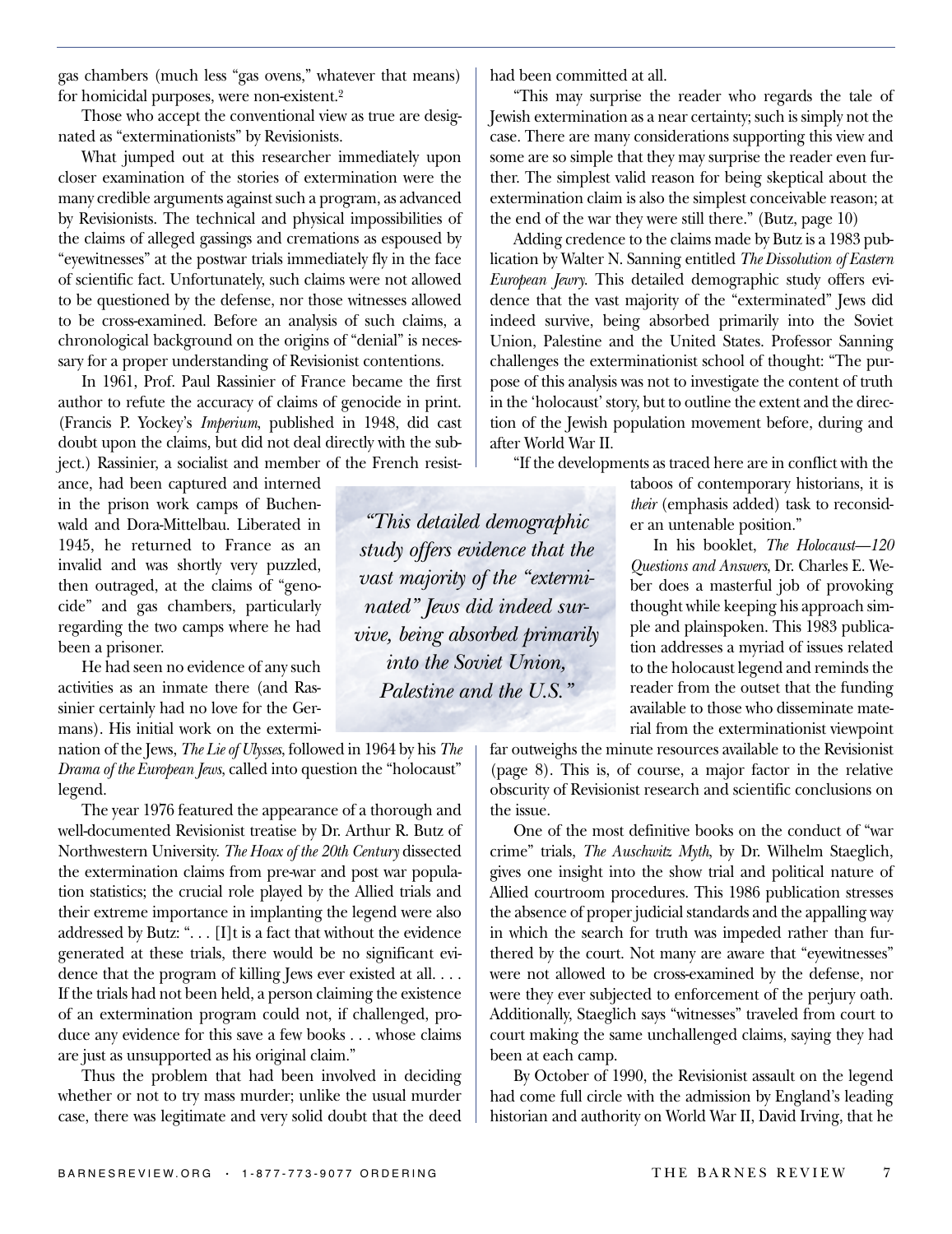was now convinced of the fraudulent nature of the entire extermination thesis (*Battleship Auschwitz*, 498-9) and would include a statement to this effect in new editions of his previously published books.

#### **TECHNICAL ASPECTS**

According to Revisionist investigation, none of the alleged "gas chambers" had ventilation or exhaust systems capable of handling the gassing of inmates. The square footage in all of the "chambers" would allow for a hypothetical total of 123,976 gassings in all the years of the supposed "genocide" program (*The Leuchter Report*, 14). In September of 1989, the Russians released the Auschwitz death books (the Germans were meticulous record keepers).They showed a death toll of 74,000 at that camp from all causes (Irving, 500). Confessions from Germans, obtained by torture, "eyewitness" testimony



**PROFESSOR RAY GOODWIN** Truth over political correctness**.**

and exterminationist historians put the number gassed at Auschwitz alone at 4 million. This massive contradiction deserves further examination in the interest of historical truth. This figure has now been revised downward, to just over a million, thanks to the fear of Revisionist discoveries and publishings. Notably, however, that reduction did nothing regarding the claim of 6 million dead.

On August 19, 1960, the director of the prestigious Institute for Contemporary History in Munich, Dr. Martin Broszat, announced to his amazed countrymen that there had never been a "gas chamber" in the entirety of the German Reich, but only a few in other places, namely in occupied Poland (Robert Faurrison, *The Problem of the Gas Chambers*, 107-108). This announcement flew in the face of those who swore to mass killings in German camps, but that was never brought up, of course.

Broszat has never provided an explanation for this contention. Professor Robert Faurrison of France asks: 1. How does Dr. Broszat know that the "gas chambers" in the Old Reich were frauds? 2. Why did he say that the "gas chambers" in Poland are genuine? 3. Why do the proofs and certainties and eyewitness accounts concerning the concentration camps in the west suddenly have no value, while these same criteria still remain true for the camps in Poland (108)?

Think about those questions.

As the exterminationists themselves have since abandoned the claims of the use of gas chambers in Germany proper, primary attention will now be devoted to the main camps in Poland, which would be Majdanek and Auschwitz-Birkenau. Pertinent to this, however, is the confession regarding the

German camp of Bergen-Belsen.

Two of the pillars upon which rest the claims of the exterminationist historians and the "survivors" and "eyewitnesses" are the confessions of Kurt Gerstein and Rudolf Hoess. Gerstein, one-time commandant of Bergen-Belsen, states in his confession that 700 to 800 people went into each of the four chambers each time the gassings took place. The size of each room varies slightly, but worked out in terms of occupant per square meter (approximately a square 3 feet by 3 feet), and according to those "eyewitnesses," those rooms would have had a minimum of 30 to a maximum of 40 individuals in each square meter (Felderer, 170). I ask you, dear reader, to draw on the ground a square of 3 feet by 3 feet. Then imagine just how many people you could cram into that square. Thirty? Forty? I don't think so. Revisionist Ditlieb Felderer concludes, "In spite of all

the absurdities, impossibilities, erroneous and contradictory figures, the 'Gerstein Statement' continues to maintain its supremacy in exterminationist lore. Perhaps this is just as well, from a cynical Revisionist viewpoint, for few things could better illustrate the mythical nature of the 'holocaust' than this very item." (Felderer, 172)

Rudolf Hoess, one of three successive commanding officers at Auschwitz, was the only one to leave a confession. His description of the actual gassing procedures is remarkably short and vague, just as all other "eyewitness" accounts are vague, brief and full of contradictions on many points. As described by Hoess: one-half hour after having released the gas, the Germans would open the door and turn on the fan and immediately begin to remove the bodies. Hoess added that the crew in charge would remove the 2,000 [!] bodies and begin transporting them to the crematory ovens while eating and smoking. (Quoted in Faurrison, *The Mechanics*, 24)

This confession implies that it is possible to enter an area saturated with hydrogen cyanide (HCN, Zyklon B) while taking no precautions for self-protection and bare-handedly grasp 2,000 cadavers contaminated with a lethal dose of the gas. The air pockets between the bodies heaped on top of one another would have been filled with HCN.

This "confession" lacks plausibility and even common sense (many "survivors" and "eyewitnesses" swore to the same impossibility in court), and is in accord with Revisionist claims that it is a fabrication extracted by torture. Yet, testimony by these claimants at Nuremberg and other postwar trials was readily accepted into the record, not allowed to be challenged and believed as "gospel" by Allied judges anxious to do their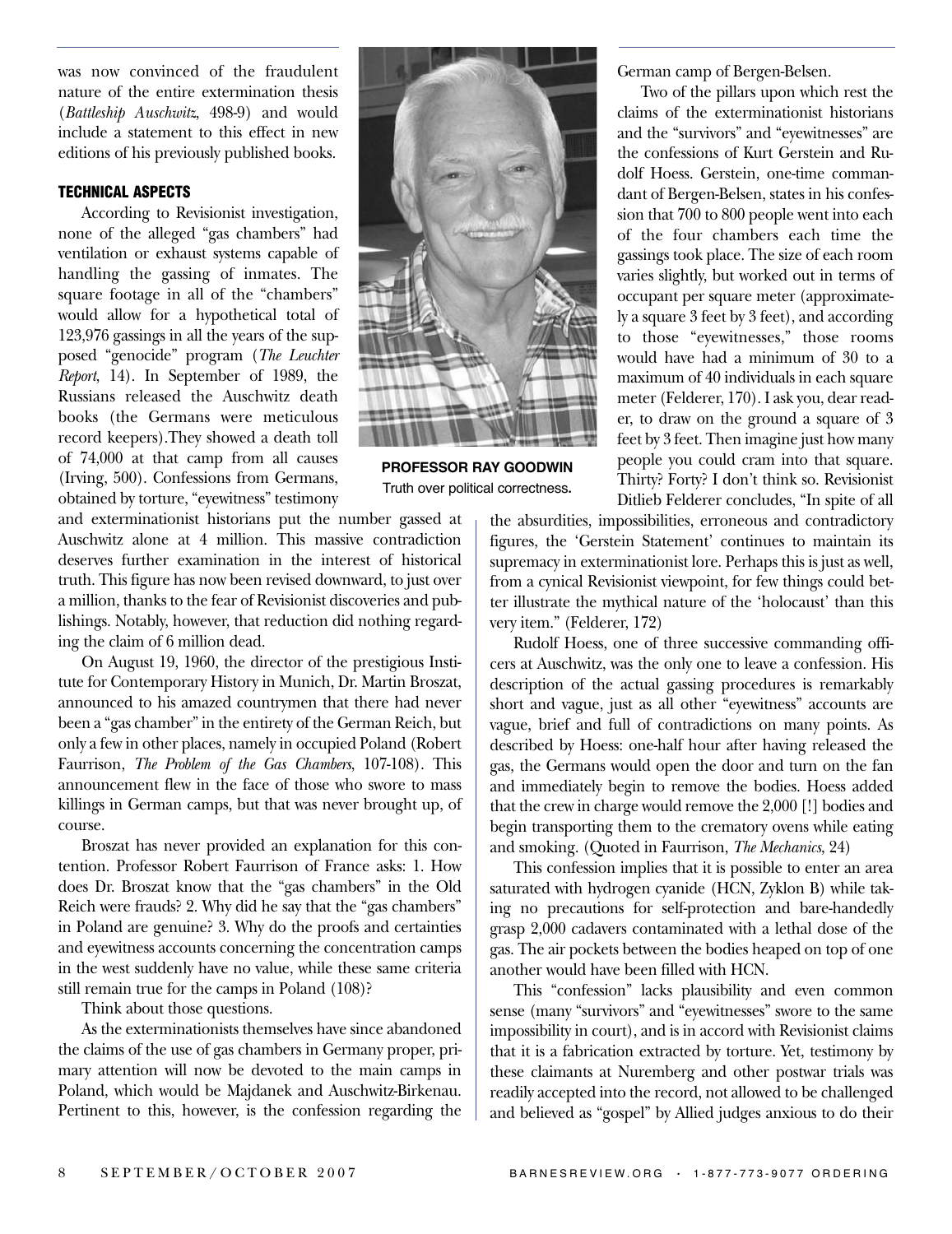

**Above, inmates are given the important task** of making rifles for the German war effort at the Dachau prison labor camp. One would expect that the prisoners used for this task would have prior job experience with factory work, foundry work or woodworking. As different camps produced different products (Auschwitz producing, for instance, synthetic rubber, medicine and arms), inmates with particular skills would have been put to work where their skills were best suited. Recalcitrant workers, habitual criminals, murderers and other troublemakers would have been dealt with sternly. However, in 1943, Heinrich Himmler himself ordered that no guard could strike a prison labor camp inmate without fear of severe punishment—and this included death.

duty for "humanity." And countless German military personnel, not guilty of any such crime, were executed on the basis of these claims by "survivors" that were not allowed to be questioned or cross-examined.

It was this particular part of my reading that drew me to examine and challenge those claims. I was an employee of E.I. DuPont at that time and worked in a huge chemical plant, having experience working around HCN. Allow me to cite the DuPont Company Material Safety Data Sheet (MSDS) on hydrogen cyanide (the primary element of Zyklon B), as of January 14, 1991. "HCN is described as unstable with heat and extremely flammable. It is a fast acting poison and could be fatal if inhaled, swallowed, or absorbed through the skin." (Remember the "eyewitness" accounts of SS men "smoking and eating," wearing NO protective equipment, while dragging gassed Jews out by the hair).

The MSDS adds that in most cases cyanide poisoning causes a deceptively healthy pink to red skin color and that skin permeation can occur in amounts capable of producing systemic toxicity. The user is cautioned to use the gas only in closed systems and with ventilation adequate to keep vapor

concentrations below exposure limits. Warnings are given to evacuate the area immediately if HCN fumes are detected and to don protective clothing before re-entry. The minimum personal protective equipment recommended is goggles and rubber gloves, and the user should have at hand rubber suits and boots, a full-body chemical suit and a self-contained breathing air supply. DuPont also warns that with eye or skin contact, one should immediately "flush the eyes with plenty of water, remove contaminated clothing, including shoes, and wash the skin." Skin absorption can occur from cyanide dust, solutions, or HCN vapor (MSDS, 3-10).

Therefore, the abundance of technical and physical impossibilities inherent in the confessions becomes apparent upon examination of the sites and the dimensions of the socalled gas chambers. The technical problems inherent in any plan to gas millions of people would have necessitated meetings of experts and the issuance of plans, instructions and safety equipment. no evidence that any of this was ever done by the National Socialist government has ever been found (Faurisson, *The Mechanics*, 29). Remember too, that passes would not have been granted to Germans in the camps, nor their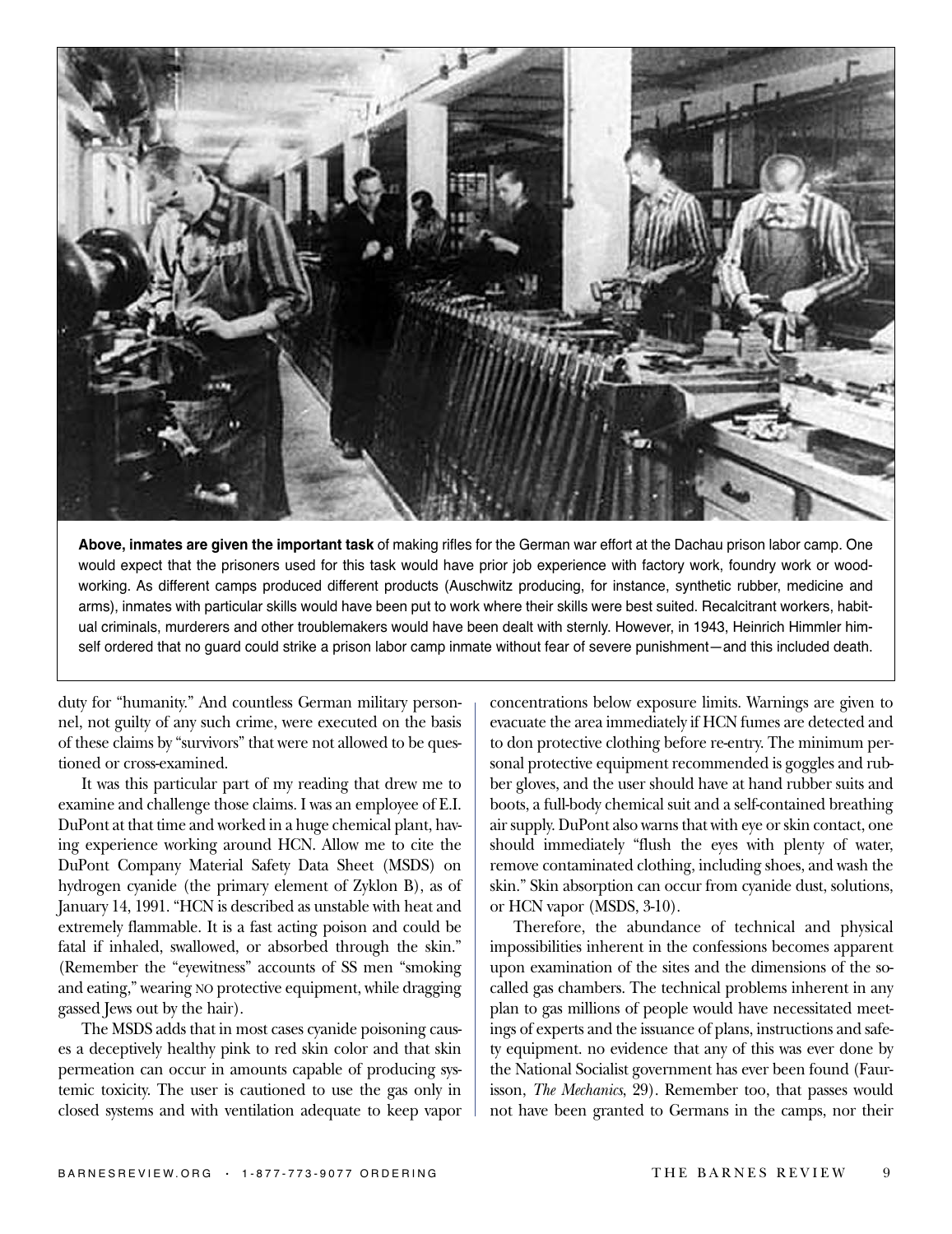families allowed to visit; prisoners who had served their sentences would not have been released or allowed to return to their respective countries, or the "extermination program" would have been revealed to the whole world. The fact is, there was nothing sinister to reveal at all.

Faurrison concludes his article with what he regards as the criteria of false evidence regarding the gas chambers. He avers that all of the statements, as vague and inconsistent as they may be, agree on one thing: the crew responsible for removing the bodies entered the site either "immediately" or "a few moments" after the deaths of the victims. Calling this a physical impossibility, he states: "I contend that this point alone constitutes the cornerstone of the false evidence, because this is a physical impossibility. If you encounter a person who believes in the existence of the 'gas chambers,' ask him how, in his opinion, the thousands of cadavers were removed to make room for the next batch (*The Mechanics*, 30)."

Perhaps the most severe blow to the extermination thesis was delivered in 1988 with the publication of *The Leuchter Report: The End of a Myth*. The author's treatise is a report on the technical aspects of the alleged execution chambers at Auschwitz, Birkenau and Majdanek, Poland, using comparisons with American prison gas chamber designs and operations.

In states that use lethal gas for capital punishment, stringent rules and procedures must be met. All lighting and elec-

trical hardware must be explosion-proof (none of the rooms designated as "gas chambers" had this feature). If you come home in the evening and open your home and smell gas, the one thing you know not to do is flip a light switch. The spark can cause an explosion.

The chamber is operated under a vacuum so that any leak would be inward. An eminent authority on capital executions, Leuchter states that many complicated problems must be considered in the design of an execution gas chamber. A mistake may, and probably will, cause death or injury to anyone outside the chamber (Leuchter, 6). This expert says that an area of nine square feet is the minimum required for gas circulation around the occupant of any gas chamber. As the floor area for the Auschwitz Krema 1 "gas chamber" is 844 square feet, allowance for gas circulation means that a maximum of 94 people could fit into this room at one time for execution. "Eyewitness testimony" places 600 people at a time in this room (Leuchter, 11). Remember—no questioning or crossexaminination was allowed in the courts. How would you, as the accused, feel about your defense attorneys being so handicapped with YOUR life on the line?

The tourist attractions shown to the public as "gas cham-

*"Leuchter states that many complicated problems must be considered in the design of an execution gas chamber. A mistake may, and probably will, cause death or injury to anyone outside the chamber."*

bers" in all the camps examined by Leuchter have no gasketed doors or windows, and very few have vents; the inside walls of the structures are not sealed to prevent leakage or absorption of the gas, so that the exposed, porous brick and mortar would accumulate HCN and be dangerous to humans for several years. The fact that these rooms identified as "gas chambers" are located right next to the crematories also would make them a prime source for explosion and fire. Very poor planning by those super-efficient German killers, indeed.

Leuchter found that Krema 1 has floor drains connected to the main sewer of the camp. This would allow the heavierthan-air deadly HCN to get into every building at the facility, resulting in the deaths of the guards and commandant. The "gas chambers" here, as in all the camps, are too small to contain the numbers claimed. The doors to these rooms all open inward (another poor design consideration by those supposedly so efficient in mass slaughter; it would be quite difficult to

push such a door open against the piles of bodies after a gassing). Also, enough leakage of the deadly gas would have occurred in all of the gas chambers to have killed the administering technicians (Leuchter, 9).

Leuchter's strongest forensic evidence is the samples of brick, mortar, concrete and sediment taken by his team from the three Polish camps. HCN and its compounds are very residual they hang around for decades. Leuchter took 31 samples at the alleged gas cham-

bers, and a control sample was taken from delousing facility No. 1 at Birkenau. The control sample, from the delousing chamber where clothing was treated to rid it of disease-causing lice, showed a very heavy cyanide content of 1,050 milligrams per kilogram of brick. This is consistent with the use of Zyklon B as a delousing agent in that chamber.

However, of the other 31 samples, from the supposed gas chambers, 17 had no measurable trace of HCN, and the other 14 were all under 8 milligrams—consistent with those locations having been deloused at some time. This scientific analysis supports the evidence that these facilities could not have been execution gas chambers. Of course, "eyewitness testimony" by those deemed incapable of lying was responsible for the death sentences given German camp personnel there as well as the camps in Germany proper, where the non-existence of homicidal gas chambers has been admitted even by the exterminationists. No charges of perjury, or suggestions of redress to the survivors of the wrongly and vindictively executed Germans, have ever been proffered by the moralistic proponents of the extermination thesis.

Investigation of the cremations of the alleged gassing victims evinces the same degree of impossibility and contradic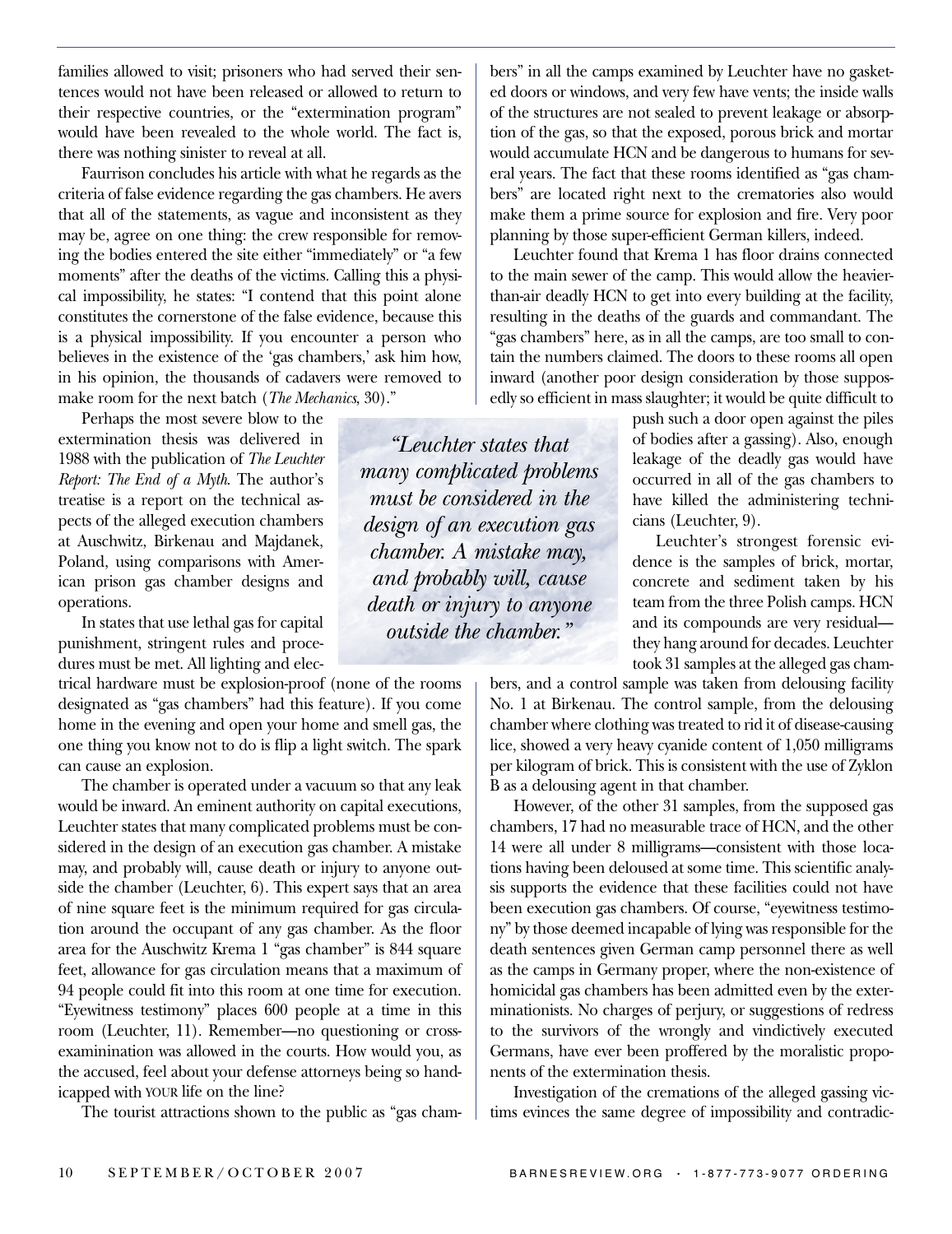tion. I took a tour of a modern crematory near my home city, interviewed the experienced technician and learned what it takes to dispose of one body. I asked not only how much time, how much fuel, what temperature and how much residue is left, but the possibility of multiple cremations in one oven. Rarely considered is the fact that the oven must undergo a cooling down period before the ashes and bits of bone remaining may be removed. Those remnants fill a normal size shoebox. What I learned from this personal research was that none of the descriptions in the accusations made by "survivors" of the holocaust was even remotely possible—except, perhaps, in their own minds.

Four million shoeboxes of ashes would have made quite a mound at Auschwitz. Where is it? The 60 pounds of coal/coke used by the Germans to cremate one body also leaves residue—and if one multiplies that 60 pounds by the supposed 4 million bodies—where did Germany get the 240 million pounds of coal, and how did they get it to Auschwitz?

As to the time required to cremate all those bodies (four hours for each)—Leuchter says (p. 10) that the capability of all the ovens at the entirety of Auschwitz could realistically cremate 207 bodies in 24 hours. If there were 4 million, and the 69 crematoria there worked around the clock with no shutdown time for cleaning (an impossibility), the Germans would have still been cremating bodies until something like June of 1972.

Please, Mr. "Survivor," Mr. "Eyewitness," explain this. Oh you say that the bodies were mass-cremated, in that well-cited 50-foot long, 10-foot deep pit the awful Germans dug. Facts: Auschwitz was built on swamp-like land; the water table there is four feet deep. That's right—once you reach that depth, water begins to seep into the hole you are digging. Ten-foot deep trench? Sure.

Additionally—what fuel did they use in that pit? It doesn't matter—a high-enough temperature to cremate a human body cannot be reached in an open pit. Once again—you accusers—explain this. Where are the tons of incompletely burnt "cremains"?

I distinctly remember watching another of the myriad of "specials" on the "holocaust" made in 1985, titled *A Painful Reminder*. This was aired on the Discovery Channel out of Houston, and included the standard claims of "gassings" made by the interviewed "survivors." It was clearly stated on the program that 279,000 bodies per month (over 9,000 per day) were being cremated [at Auschwitz] in a continuous, roundthe-clock operation. These phony witnesses were trying to make the numbers fit the story.

Remember—German military and concentration camp personnel were executed on the basis of such unquestioned and unchallenged testimony. Leuchter's own conclusion about his forensic examination there: "After reviewing all of the material and inspecting all the sites at Auschwitz, Birkenau

## The Infamous 'Ovens'



**Above are pictured** crematory ovens from three of the most well-known German-run WWII prison labor camps. The top oven is from Dacahau, the middle from Buchenwald and the bottom from Majdanek. They appear to be standard-sized one-cadaverat-a-time funeral home cremation ovens. How in the world the Nazis could have incinerated so many millions of corpses in these small ovens is still unknown. Auschwitz had the most ovens, a large bank of them completed in 1943 (see below). Still they appear incapable of holding more than one or two cadavers at a time. Again, the unattainable logistics of the "holocaust" myth stand as proof that it is a fraud.

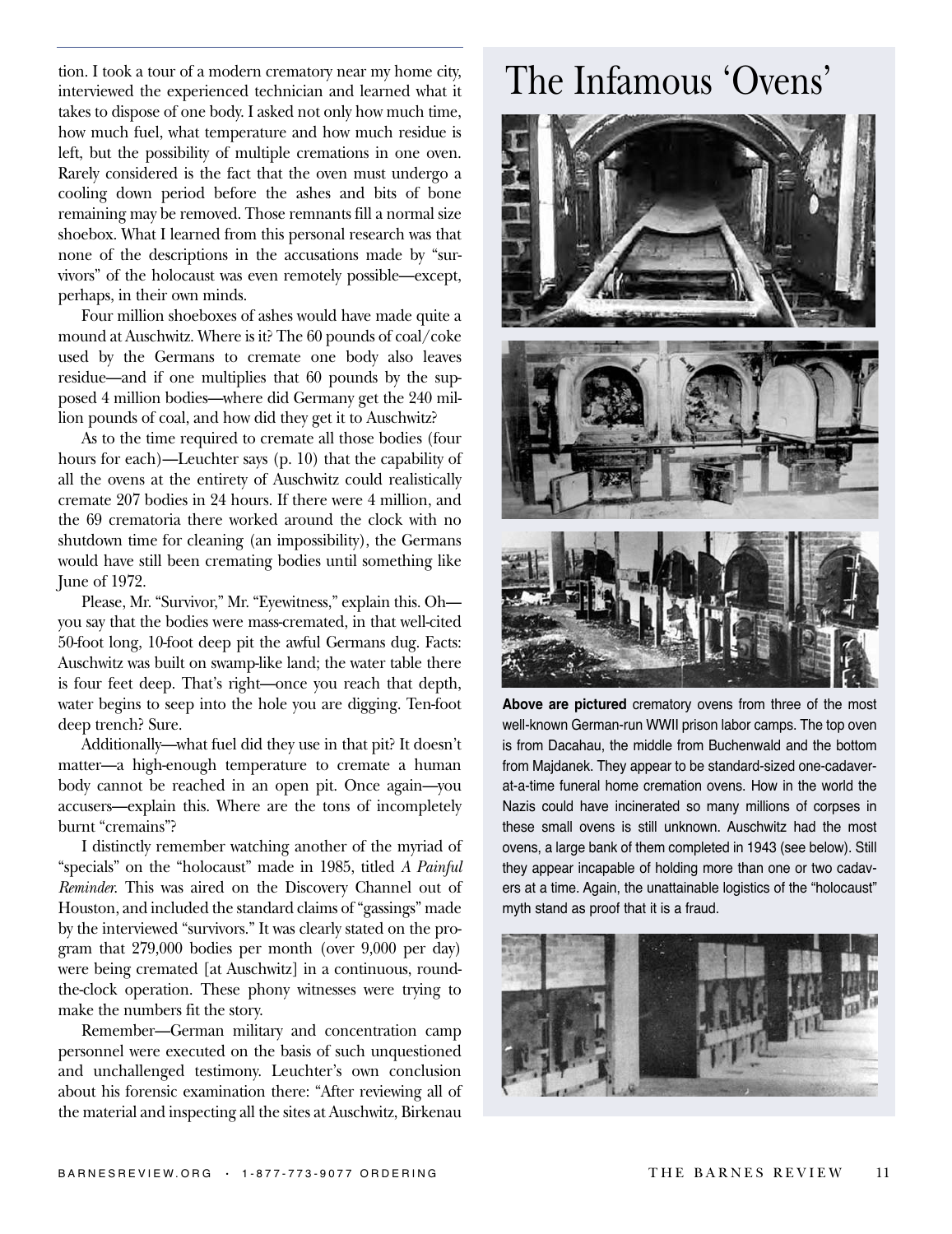and Majdanek, your author finds the evidence overwhelming: There were no execution gas chambers at any of these locations. It is the best engineering opinion of this author that the alleged gas chambers at the inspected sites could not have been, or now be, utilized or seriously considered to function as execution gas chambers."

Imagine what such testimony, had it been allowed at the show trials after the war, would have done to these witnesses for hire who traveled from court to court to spout the same lies. They knew, of course, that challenging their lies would not be allowed, nor would any cross-examination by the defense. They know this today, as well, and still make those claims before Americans in schoolrooms and elsewhere.

Consideration must be given to the numbers game played by the exterminationists and Jews as well. In brief—according to the study by Prof. Sanning as well as information from the *Encyclopedia Britannica*, the total number of Jews that were ever under the control of the German military was 4 million. Today,

you have at least 3.7 million drawing reparations as "survivors" and "victims." Please, I may not be a math major, but somehow I just cannot get 6 million dead Jews out of that, nor even a half a million.

#### **THE HOLOCAUST INDUSTRY**

Why the paradoxical reaction of Jews to Revisionist contentions that Jews were not the victims of extermination, but survived the war? One would think that debunking of the myths would elicit a

joyful response, especially from those who have believed for decades that their people were the victims of genocide. Consider these three probable reasons: (1) the holocaust is a huge financial business with obscene profits and enormous amounts of gullible sympathy; (2) the Palestinian issue; and (3) the immense power and influence exercised by Zionists and other Jews upon the governments and media of the world, especially upon American foreign and domestic policy.

Most Americans are unaware of the billions paid to individual Jews as well as to Israel, a nation that did not even exist at the time of the alleged genocide. The amount paid yearly to all these "victims" is based upon the now legendary "6 million" figure and, as these reparations are still ongoing, any reduction in that number would be intolerable to the recipients of such largess.

In essence, should Revisionist findings be accurate and accepted as such, the goose that lays these golden eggs for Jewish coffers would disappear. And those folks who have been forced to bear the guilt and pay this extortion for all these decades just might be a little upset over what has been done to them.

Israel was established in 1948 due in large part to the overwhelming sympathy generated by these ridiculous accusations of genocide. The Zionists were given the land of the Palestinians by the British as a homeland for the Jewish state. The Palestinians thus became as victimized as the Germans by this massive lie, as they have been a homeless, tortured people since then. They are indeed the real victims of not just the repressive Zionists, but an uninformed and misinformed world that does not want to hear of their grief and suffering a world with little sympathy toward righting a decades-old injustice.

As the U.S. government and all facets of the media played the key role in establishing the legend of genocide, this is why both institutions turn their backs upon Revisionist findings. And it is also why they ignore attacks upon Revisionists and Palestinians alike. Both also continue an ever-increasing effort to propagate the extermination thesis. Several states have made "holocaust education" mandatory in their schools; U.S.

> taxpayer funds are used to fund "holocaust" museums and other tributes. No political lobby in the United States plays a more influential role in electing or defeating political candidates as do Jewish political action committees.

> These are all factors in maintaining the "holocaust" legend and explaining the silence of politicians on the subject. Jewish organizations are constantly pressuring all levels of government to adopt legislation that makes questioning or doubting the holocaust a crime punish-

able by heavy fine and imprisonment. Their efforts have been successful in many foreign countries and are making headway here in the United States, despite our sacred Constitution and the absolute protection of free speech and free thought it should provide us.

Why would key members of the U.S. government have participated for so many years in perpetuating and supporting the legend? Besides self-aggrandizement, of course, obliteration by contrast is the likely reason. Without the genocide claim to use against Germany, several aspects of the initiation and conduct of the war by the Roosevelt administration would have come under scrutiny and could have caused widespread popular unrest in this country. The dubious story of the "surprise" attack on Pearl Harbor, the cover up of the Soviet massacre of the Polish officer corps at Katyn (and the blaming of it on the Germans), Operation Keelhaul,<sup>3</sup> the barbaric saturation bombings of non-military targets, and the orgy of rape and pillage engaged in by the Soviets, the Allies and resistance forces, could most justifiably be labeled "war crimes."

But with the genocide claim against the Germans, all of these actions, as well as the decision by FDR, Churchill and

*"If Revisionists are indeed "flat-Earth" fools, and exterminationists and the Jews are holding all the aces—of what then are they afraid?"*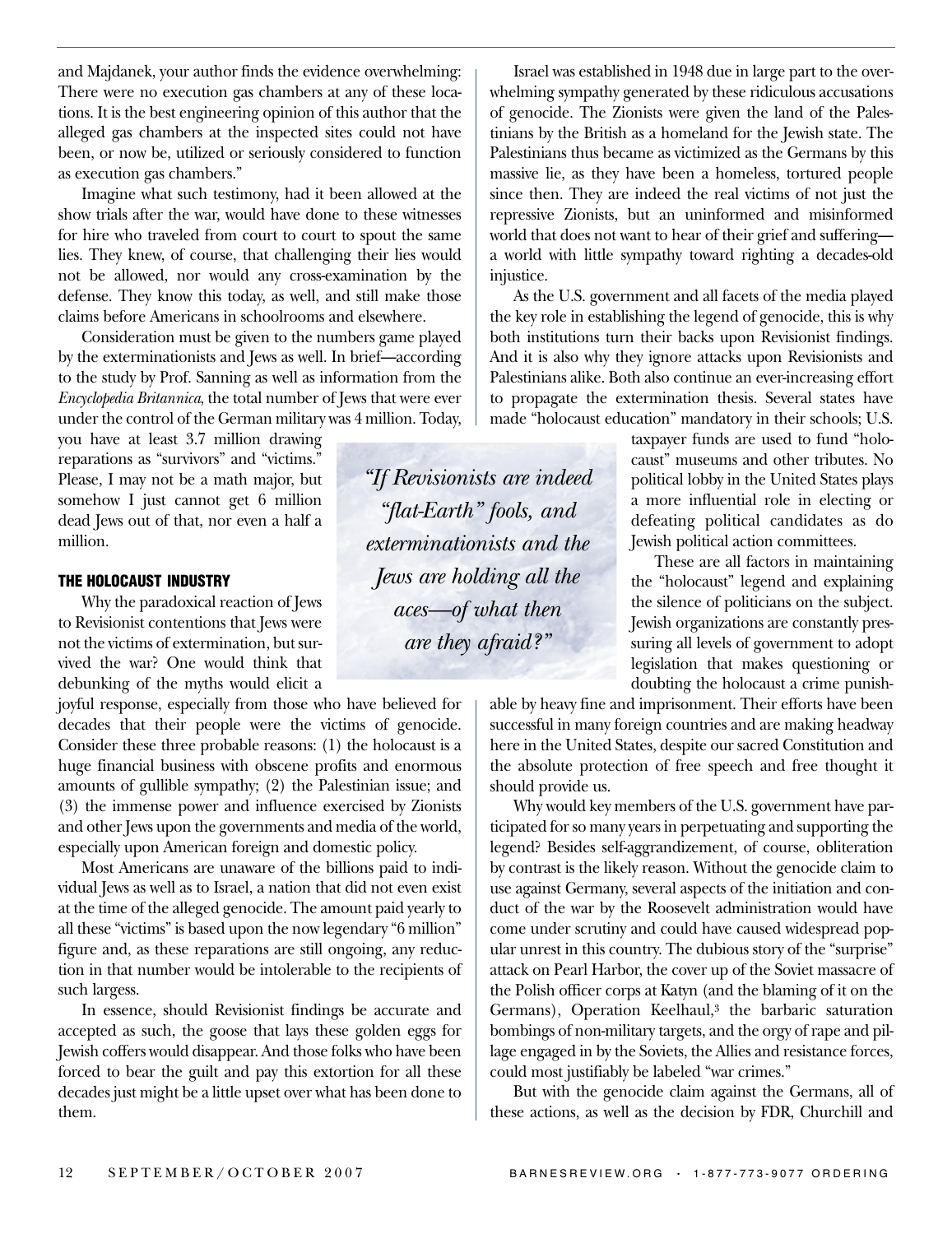# A Financial Holocaust Burns U.S. Taxpayers

Is "holocaust guilt" the reason American taxpayers get burned for \$5 billion every year in aid to Israel without complaining?

cording to the American-Israeli Cooperative<br>Enterprise, from 1949 to 2001 the generous<br>American taxpayer gave Israel a total of<br>\$94,966,300,000. That would be over \$100<br>billion during 1949-2002, or about \$2 billion per yea Enterprise, from 1949 to 2001 the generous American taxpayer gave Israel a total of \$94,966,300,000. That would be over \$100 but by now it is up to about \$5 billion a year, for a total of at least \$130 billion so far. Not widely known is that most of this aid violates the law. For example, the Arms Export Control Act stipulates that U.S.-supplied weapons be used only for "legitimate self-defense," not for bombing helpless Palestinian or Lebanese civilians and not to destabilize the entire region and the world. Also, taxpayer aid to Israel is different from that to any other country in three ways.

First, since 1982, U.S. aid to Israel has been transferred in one huge lump sum at the beginning of each fiscal year, which immediately begins to collect interest

Stalin before the end of the war to carve Germany and Europe up for the Soviets, are "justified." After all, any nation that would conduct genocide, especially against Jews, deserves every form of destruction and punishment it got.

The veracity of Revisionist claims may only be properly evaluated if they receive a hearing. But such a hearing is vociferously opposed by Jews and their lackeys in government and media. Their only answer to our research is personal attacks, including brutal beatings (Faurrison), destroying livelihoods (Leuchter and others) and imprisonment (Rudolf, Zuendel and others). One has to wonder—if Revisionists are indeed "flat-Earth" fools, and the Jews and exterminationists are holding all the aces—of what then are they afraid?

#### **PERSONAL CONCLUSIONS**

If this author comes across as angry about this issue, that is because I am certainly angry. After examining the issue from more than one side, seeing the forensic and scientific evidence offered by the Revisionists, and in essence giving them a hearing that was not allowed at the shameful postwar courts, I easily came to the conclusion that this whole "holocaust" is nothing more than a "holo-hoax," and deserves to be exposed for what it has been all along—an extortion crime of the worst degree. I even learned in my search that this same claim of in U.S. banks. Aid to other lands is disbursed in quarterly installments.

Second, Israel is not required to account for the money. Most countries receive aid for very specific purposes and must account for how it is spent. Israel is allowed to place U.S. aid into its general fund, effectively eliminating any distinctions between types of aid. Therefore, U.S. taxpayers are helping to fund an illegal occupation, the expansion of colonial-settlement projects, and gross human rights violations against the Palestinian civilian population.

A third difference is the sheer amount of aid the U.S. gives away to Israel, unparalleled in the history of U.S. foreign policy. Israel usually rakes in roughly onethird of the entire foreign aid budget, despite the fact that Israel comprises less than 0.1% of the world's population and already has one of the world's higher per capita incomes. If U.S. taxpayers knew this and became aware that the holocaust was the most lucrative lie in history, would they so willingly hand over their hardearned cash to Israel? ❖

genocide and of millions dead was floated by the Zionists after World War I, but it was immediately recognized for the lie that it was, and given short shrift.

I am also angry about the personal attacks upon legitimate scholars who question this historical non-event, the beatings, destruction of property, and the impunity with which such thugs operate in my country. The kowtowing by politicians, media people, clergy and academia to these arrogant frauds is a disgrace. I, for one, have put my foot down. No more unchallenged fairy tales by "survivors," as long as I am able to speak out.

If your community is like mine, it is visited on occasion by one or another of the millions of "holocaust survivors," who speak in our churches and our schools about the suffering they endured at the hands of those evil Germans, while the world stood by and did nothing. I do not know about you, but I am way past being tired of their totally baseless whining, lies and extortion.

Certainly, a number of Jews did suffer the depredations of war—but no more so than various other peoples. Those responsible for the executions and extortion payments in the form of reparations should be made to face the music of perjury trials, at the very minimum. When they cry that they lost their entire family—well, many people lost their entire fami